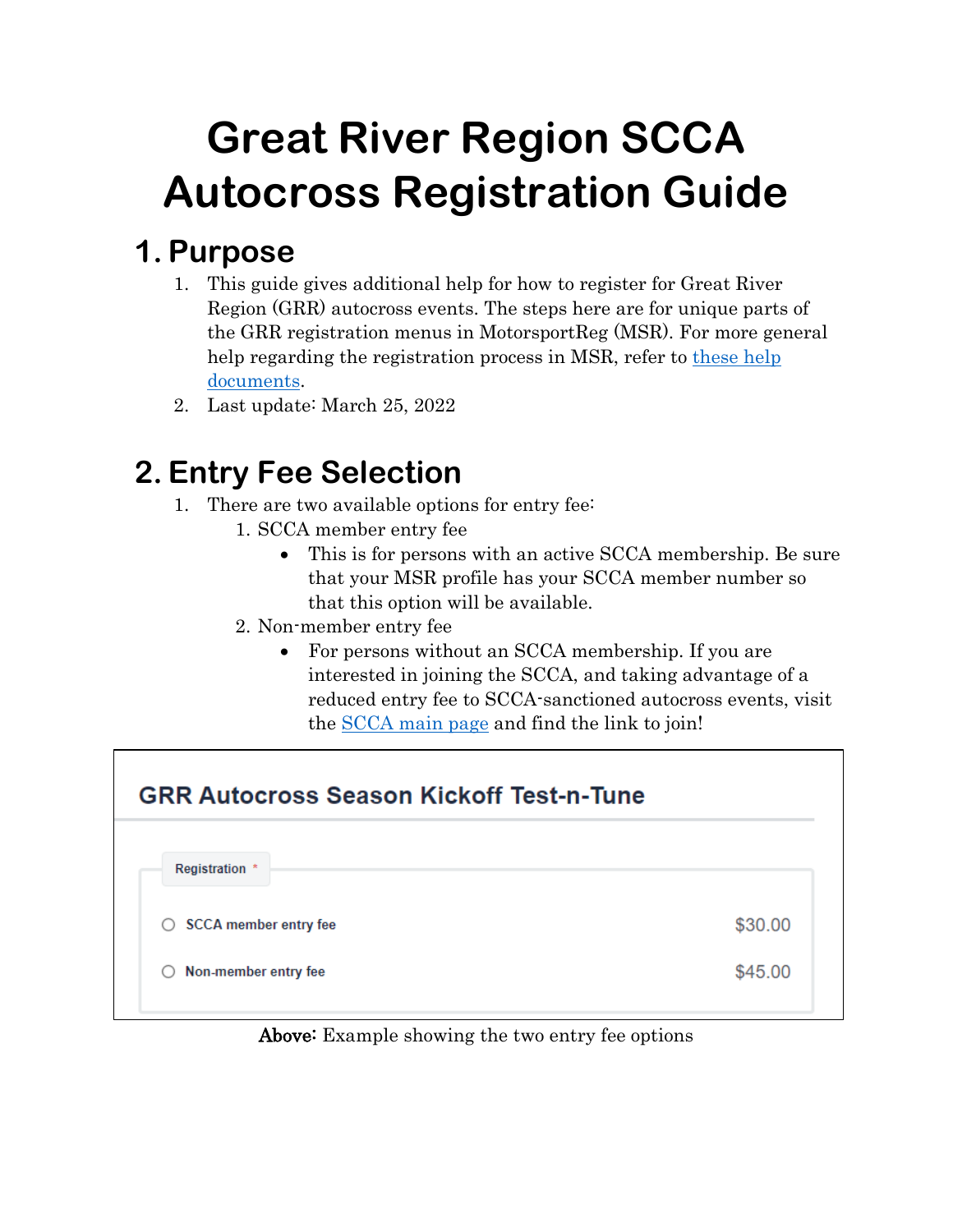# **3.Vehicle, Class, and PAX Selection**

- 1. For either entry fee option, you will be prompted to select your vehicle, class and PAX/modifier.
	- 1. Vehicle
		- Select vehicle from your MSR profile, or click the Add New button if you do not have one in your profile yet.
	- 2. Class
		- If you are new to autocross, please select the Novice class option. For GRR autocross events, a Novice is considered to be a person participating in their first three events.
		- For all other competitors, select the appropriate class for your vehicle.
	- 3. PAX
		- If you have selected Novice class, Pro class, or Extreme Street Combined class, you will also need to select an appropriate PAX/modifier for your car.
			- o In these classes, your time will be multiplied by a modifier which will vary depending on what class your vehicle would qualify for.
			- o The purpose of the modifier is to fairly compare drivers competing in different cars, so that a competitor driving a Honda Civic is not compared directly on "raw" time against another driver in a Chevrolet Corvette.
			- o If you forget to select a PAX/modifier, your registration will not complete and you will be prompted by an error message to select a PAX/modifier.
			- If you have selected a normal class, leave the selection for PAX as "None."
				- o If you have selected a normal class and also select a PAX/modifier, your registration will not complete and you will be prompted by an error message to select "None" for your PAX/modifier.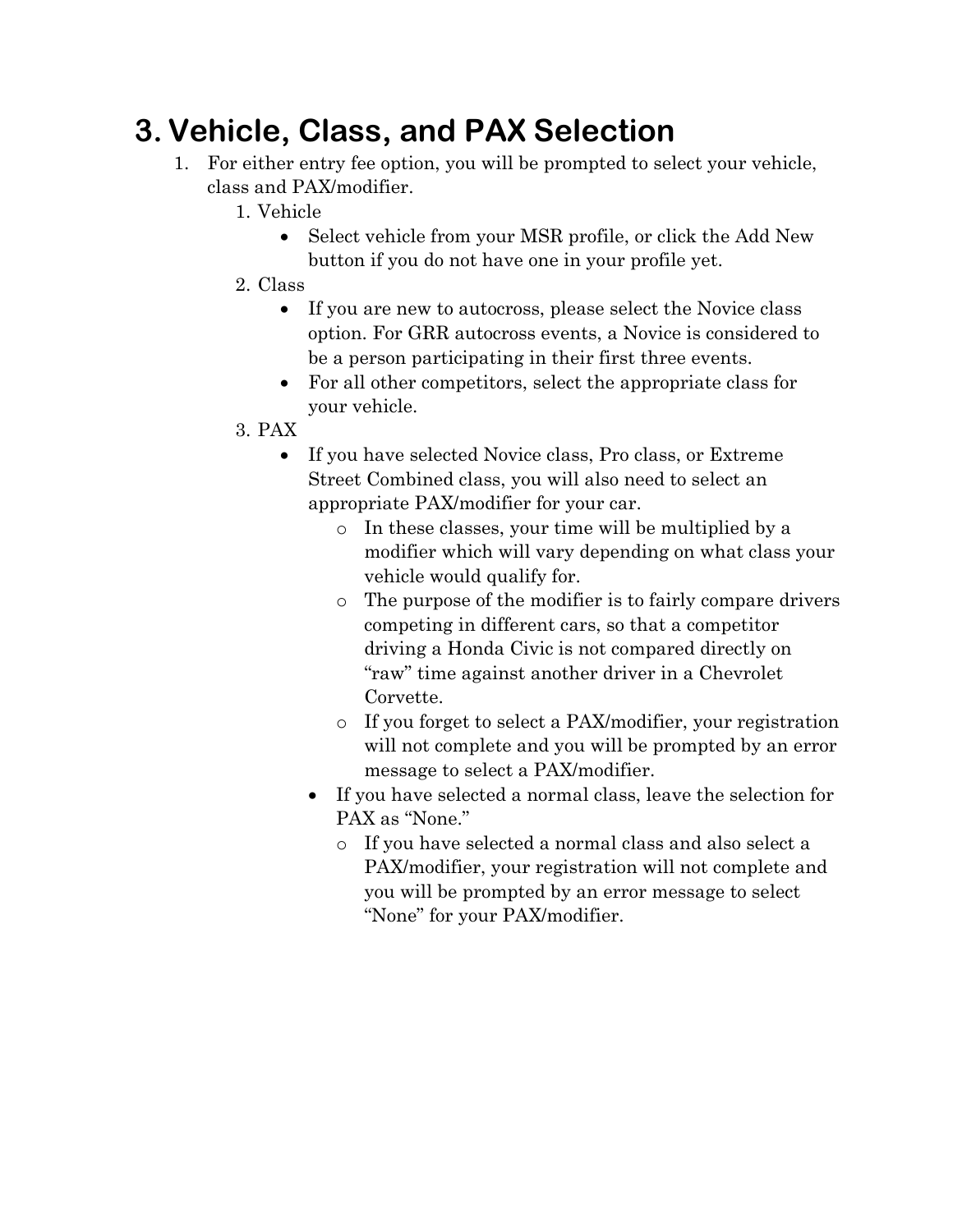| 1* Autocross Entry    |                                                                 |
|-----------------------|-----------------------------------------------------------------|
| Vehicle: *            | 1997 Toyota Camry #42<br>Edit<br>$\checkmark$<br><b>Add new</b> |
| Class: *              |                                                                 |
| Novice                | $\checkmark$                                                    |
| PAX:                  |                                                                 |
| <b>H</b> Street Class | $\checkmark$                                                    |
| Vehicle #:            | 42<br>$\checkmark$                                              |
| Number not available? |                                                                 |
|                       |                                                                 |

Above: Vehicle, class, and PAX selection example for a Novice competing with an H Street (HS) PAX/modifier

| 1 <sup>*</sup> Autocross Entry |                                         |                             |  |
|--------------------------------|-----------------------------------------|-----------------------------|--|
| Vehicle: *                     | 1997 Toyota Camry #42<br><b>Add new</b> | <b>Edit</b><br>$\checkmark$ |  |
| Class: *                       |                                         |                             |  |
| <b>H</b> Street Class          |                                         | $\checkmark$                |  |
| PAX:                           |                                         |                             |  |
| None                           |                                         | $\checkmark$                |  |
| Vehicle #:                     | 42<br>$\checkmark$                      |                             |  |
| Number not available?          |                                         |                             |  |

Above: Vehicle, class, and PAX selection example for a normal participant competing in H Street (HS)